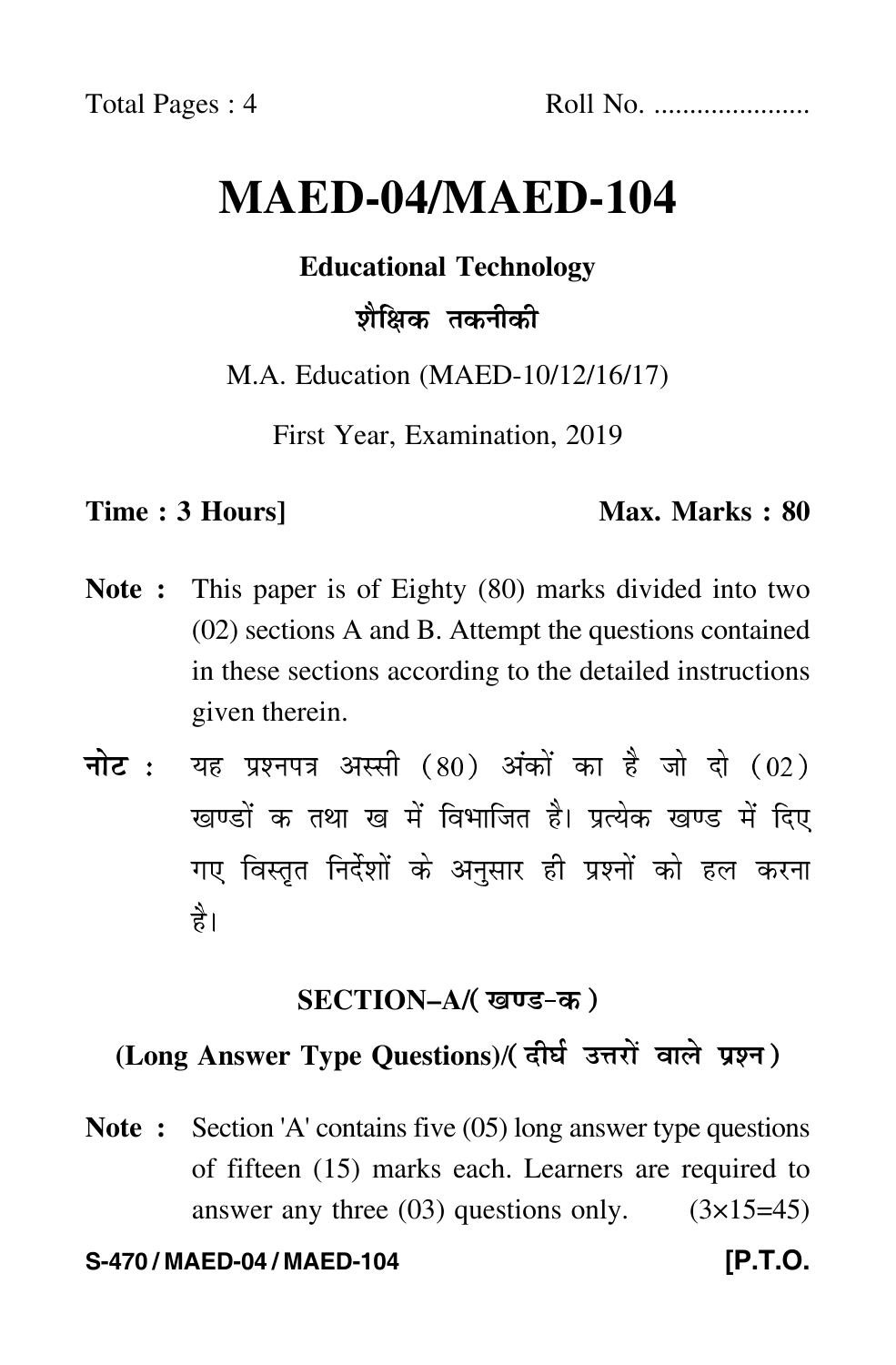- <mark>नोट</mark> : खण्ड 'क' में पाँच (05) दीर्घ उत्तरों वाले प्रश्न दिये गये हैं, प्रत्येक प्रश्न के लिए पन्द्रह (15) अंक निर्धारित हैं। शिक्षार्थियों को इनमें से केवल तीन (03) प्रश्नों के उत्तर देने हैं।
- **1.** What do you mean educational Technology ? Explain components of Education Technology. शाक्षक तकनाका स आप क्या समझत ह*र* शाक्षक तकनाका क<br>२०० ।वाभन्न घटका का व्याख्या का।जए।<br>'
- **2.** Define communication. Discuss significance of communication in Teaching learning process. सप्रषण का पारमााषत कााजए। ।राक्षण आघगम प्राक्रया म सप्रषण<br>--क महत्त्व का चचा कााजए।<br>'
- **3.** Explain levels of teaching. Highlight their importance in teaching process. --"-  \*#- -- --"- &-  +  महत्त्व पर प्रकाश डाालए।<br>'
- **4.** Discuss importance of Audio Visual teaching aids in field of Education.

शिक्षा क्षेत्र में श्रव्य दृश्य सहायक सामग्री के महत्त्व की चेचा<br>- - --कााजए।

**5.** Discuss need and significance of distance education for qualitative improvement in Higher education.

उच्च शिक्षा म गुणात्मक सुघार हतु दूरस्थ शिक्षा का आवश्यकता<br>... |<br>|<br>| |<br>|<br>| -एव महत्त्व का चचा कााजए।<br>'

#### **S-470 / MAED-04 / MAED-104 [ 2 ]**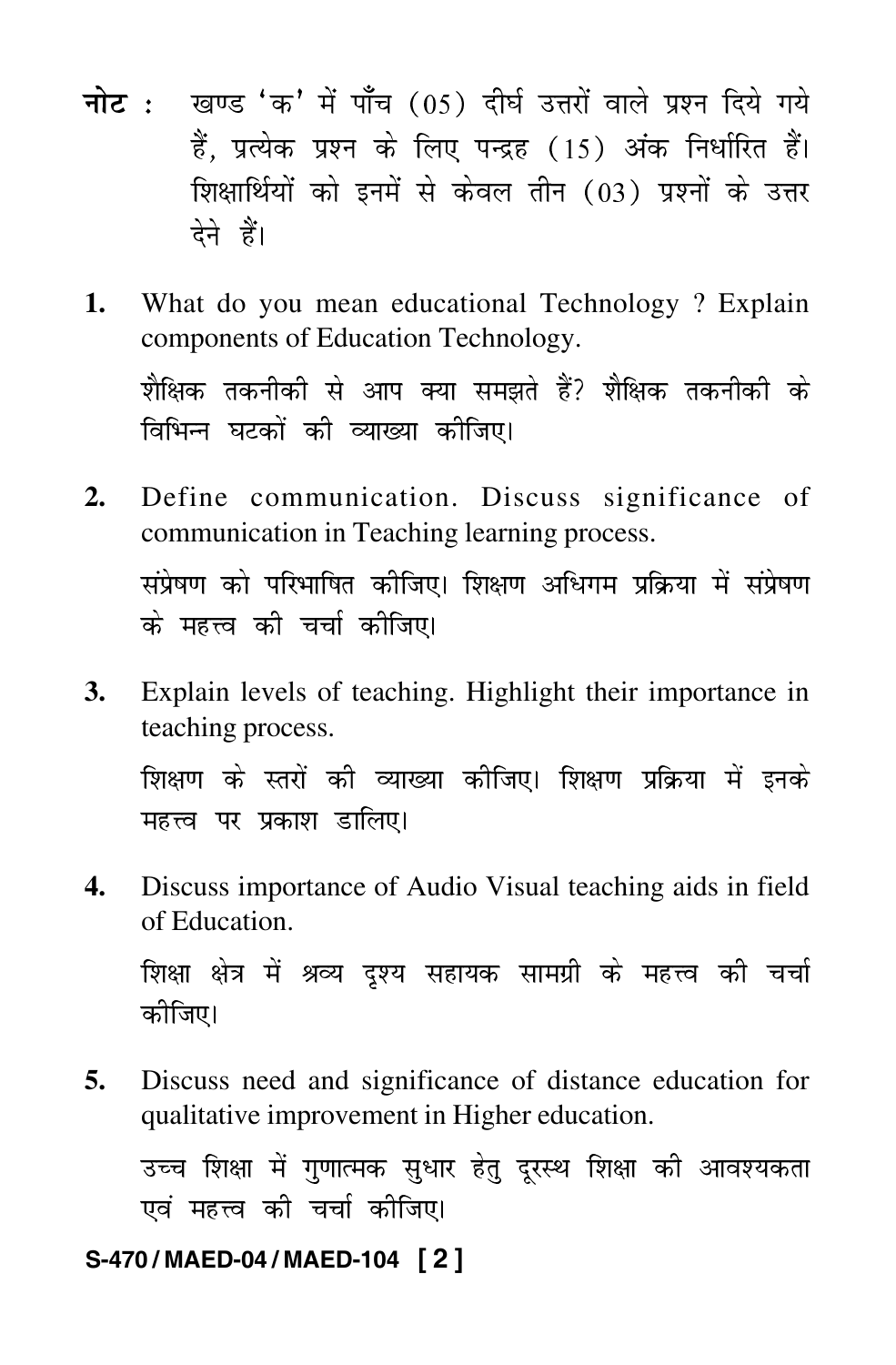## SECTION<mark>–B/( खण्ड-ख</mark> )

## (Short Answer Type Questions)/(लघु उत्तरों वाले प्रश्न)

**Note :** Section 'B' contains eight (08) short answer type questions of seven (07) marks each. Learners are required to answer any five (05) questions only.

 $(5 \times 7 = 35)$ 

- <mark>नोट</mark> : खण्ड 'ख' में आठ (08) लघु उत्तरों वाले प्रश्न दिये गये हैं, प्रत्येक प्रश्न के लिए सात (07) अंक निर्धारित हैं। शिक्षार्थियों को इनमें से केवल पाँच (05) प्रश्नों के उत्तर देने हैं।
- **1.** Explain psychological model of teaching. ।शक्षण के मनावज्ञानिक प्रांतमान का व्याख्या का।जए।<br>'
- **2.** Differentiate between Hardware and Software educational technology. कठार ाशल्प एव कामलाशल्प ाशक्षण तकना।क म अन्तर स्पष्ट<br>- ^ कााजए।
- **3.** How electronic media is powerful tool of dissemination of education in present time ? Explain.

वतमान समय म इलक्ट्रानिक माडिया किस प्रकार शिक्षा के प्रचार<br>- ^--प्रसार का एक संशक्त माध्यम ह $\epsilon$  समझाइए।

**4.** What is micro teaching ? How it is useful for effective teaching ?

સૂક્ષ્મ ગિક્ષળ જ્યા દ*ર* યદ ારુસ પ્રજાર પ્રમાવા ગિક્ષળ દતુ ૩૫વામા<br>^ -है?

#### **S-470 / MAED-04 / MAED-104 [ 3 ] [P.T.O.**